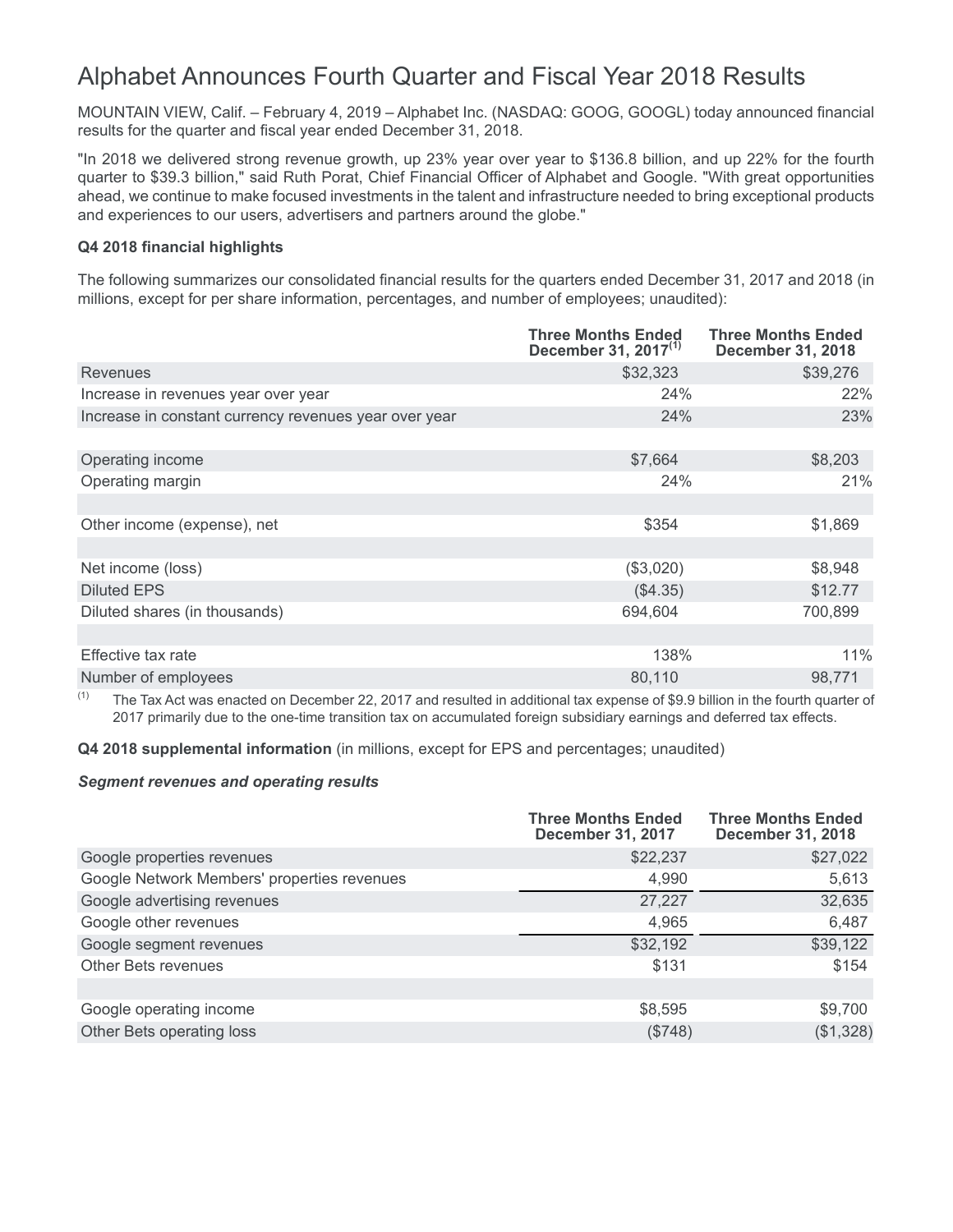## *Traffic acquisition costs (TAC) to Google Network Members and distribution partners*

|                                                                                      | <b>Three Months Ended</b><br><b>December 31, 2017</b> | <b>Three Months Ended</b><br><b>December 31, 2018</b> |
|--------------------------------------------------------------------------------------|-------------------------------------------------------|-------------------------------------------------------|
| TAC to Google Network Members                                                        | \$3,674                                               | \$3,930                                               |
| TAC to Google Network Members as % of Google Network<br>Members' properties revenues | 74%                                                   | 70%                                                   |
| TAC to distribution partners                                                         | \$2,776                                               | \$3,506                                               |
| TAC to distribution partners as % of Google properties<br>revenues                   | 12%                                                   | 13%                                                   |
| <b>Total TAC</b>                                                                     | \$6,450                                               | \$7,436                                               |
| Total TAC as % of Google advertising revenues                                        | 24%                                                   | 23%                                                   |

## *Monetization metrics information*

|                                                           | <b>Change from Q4 2017<br/>to Q4 2018 (YoY)</b> | Change from Q3 2018<br>to $\tilde{Q}4$ 2018 (QoQ) |
|-----------------------------------------------------------|-------------------------------------------------|---------------------------------------------------|
| Paid clicks on Google properties                          | 66 %                                            | $22\%$                                            |
| Cost-per-click on Google properties                       | (29)%                                           | (9)%                                              |
| Impressions on Google Network Members' properties         | $7\%$                                           | $7\%$                                             |
| Cost-per-impression on Google Network Members' properties | $5\%$                                           | $7\%$                                             |

## *2018 effect from securities*

The following summarizes the effects on our fourth quarter and fiscal year 2018 results of an accounting standard (ASU 2016-01) adopted on January 1, 2018 that changed the way companies are required to account for equity security investments. Specifically, all gains and losses, unrealized and realized, on equity security investments must be recognized in other income (expense), net (OI&E) on the income statement. Performance fees related to these equity security gains were accrued in operating expenses in the periods presented. Income tax expense on the equity security gains for the year was partially offset by the release of a deferred tax asset valuation allowance.

|                                                   | <b>Three Months Ended</b><br><b>December 31, 2018</b> | <b>Twelve Months Ended</b><br><b>December 31, 2018</b> |
|---------------------------------------------------|-------------------------------------------------------|--------------------------------------------------------|
| Operating expenses effect:                        |                                                       |                                                        |
| Accrued performance fees                          | \$18                                                  | \$1,203                                                |
| OI&E effect:                                      |                                                       |                                                        |
| Gain (loss) on equity securities                  | (\$15)                                                | \$5,460                                                |
| Income tax effect:                                |                                                       |                                                        |
| Income tax expense (benefit)                      | $(\$7)$                                               | 894                                                    |
| Release of deferred tax asset valuation allowance | \$0                                                   | (\$648)                                                |
| Net income effect                                 | (\$26)                                                | \$4,011                                                |
| Diluted EPS effect                                | (\$0.04)                                              | \$5.70                                                 |

The \$5.5 billion gain on equity securities for 2018 includes \$4.0 billion of net *unrealized* gains on equity investments that we hold and which may not ultimately be realized. Fluctuations in the value of these investments could contribute to the volatility of OI&E in future periods.

In addition, results for the quarter ended December 31, 2018 were affected by a \$1.3 billion unrealized gain recognized in OI&E related to a non-marketable debt security.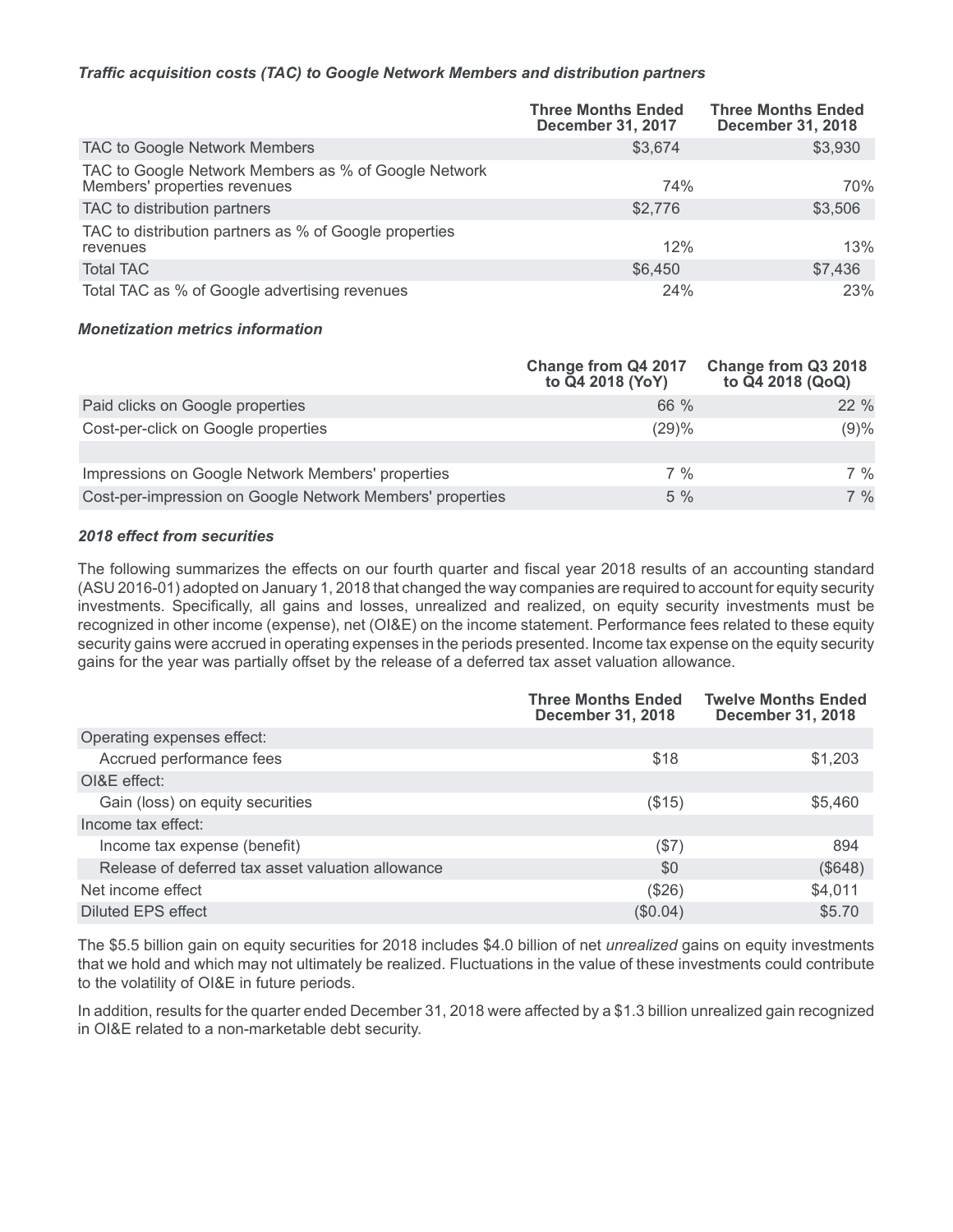## **Webcast and conference call information**

A live audio webcast of our fourth quarter 2018 earnings release call will be available at http://abc.xyz/investor. The call begins today at 1:30 PM (PT) / 4:30 PM (ET). This press release, including the reconciliations of certain non-GAAP measures to their nearest comparable GAAP measures, is also available on that site.

We also provide announcements regarding our financial performance, including SEC filings, investor events, press and earnings releases, and blogs, on our investor relations website (http://abc.xyz/investor).

## **Forward-looking statements**

This press release may contain forward-looking statements that involve risks and uncertainties. Actual results may differ materially from the results predicted, and reported results should not be considered as an indication of future performance. The potential risks and uncertainties that could cause actual results to differ from the results predicted include, among others, those risks and uncertainties included under the captions "Risk Factors" and "Management's Discussion and Analysis of Financial Condition and Results of Operations" in our Annual Report on Form 10-K for the year ended December 31, 2017 and our most recent Quarterly Report on Form 10-Q for the quarter ended September 30, 2018, which are on file with the SEC and are available on our investor relations website at http://abc.xyz/investor and on the SEC website at www.sec.gov. Additional information will also be set forth in our Annual Report on Form 10-K for the year ended December 31, 2018. All information provided in this release and in the attachments is as of February 4, 2019. Undue reliance should not be placed on the forward-looking statements in this press release, which are based on information available to us on the date hereof. We undertake no duty to update this information unless required by law.

## **About non-GAAP financial measures**

To supplement our consolidated financial statements, which are prepared and presented in accordance with GAAP, we use the following non-GAAPfinancial measures: free cash flow; constant currency revenues; and constant currency revenue growth. The presentation of this financial information is not intended to be considered in isolation or as a substitute for, or superior to, the financial information prepared and presented in accordance with GAAP.

We use these non-GAAP financial measures for financial and operational decision-making and as a means to evaluate period-to-period comparisons. We believe that these non-GAAP financial measures provide meaningful supplemental information regarding our performance and liquidity by excluding certain items that may not be indicative of our recurring core business operating results, such as our revenues excluding the effect of foreign exchange rate movements and hedging activities. We believe that both management and investors benefit from referring to these non-GAAP financial measures in assessing our performance and when planning, forecasting, and analyzing future periods. These non-GAAP financial measures also facilitate management's internal comparisons to our historical performance and liquidity as well as comparisons to our competitors' operating results. We believe these non-GAAP financial measures are useful to investors both because (1) they allow for greater transparency with respect to key metrics used by management in its financial and operational decision-making and (2) they are used by our institutional investors and the analyst community to help them analyze the health of our business.

There are a number of limitations related to the use of non-GAAP financial measures. We compensate for these limitations by providing specific information regarding the GAAP amounts excluded from these non-GAAP financial measures and evaluating these non-GAAP financial measures together with their relevant financial measures in accordance with GAAP.

For more information on these non-GAAP financial measures, please see the tables captioned "Reconciliation from net cash provided by operating activities to free cash flow" and "Reconciliation from GAAP revenues to non-GAAP constant currency revenues" included at the end of this release.

**Contact**

Investor relations and the matter of the Media investor-relations@abc.xyz press@abc.xyz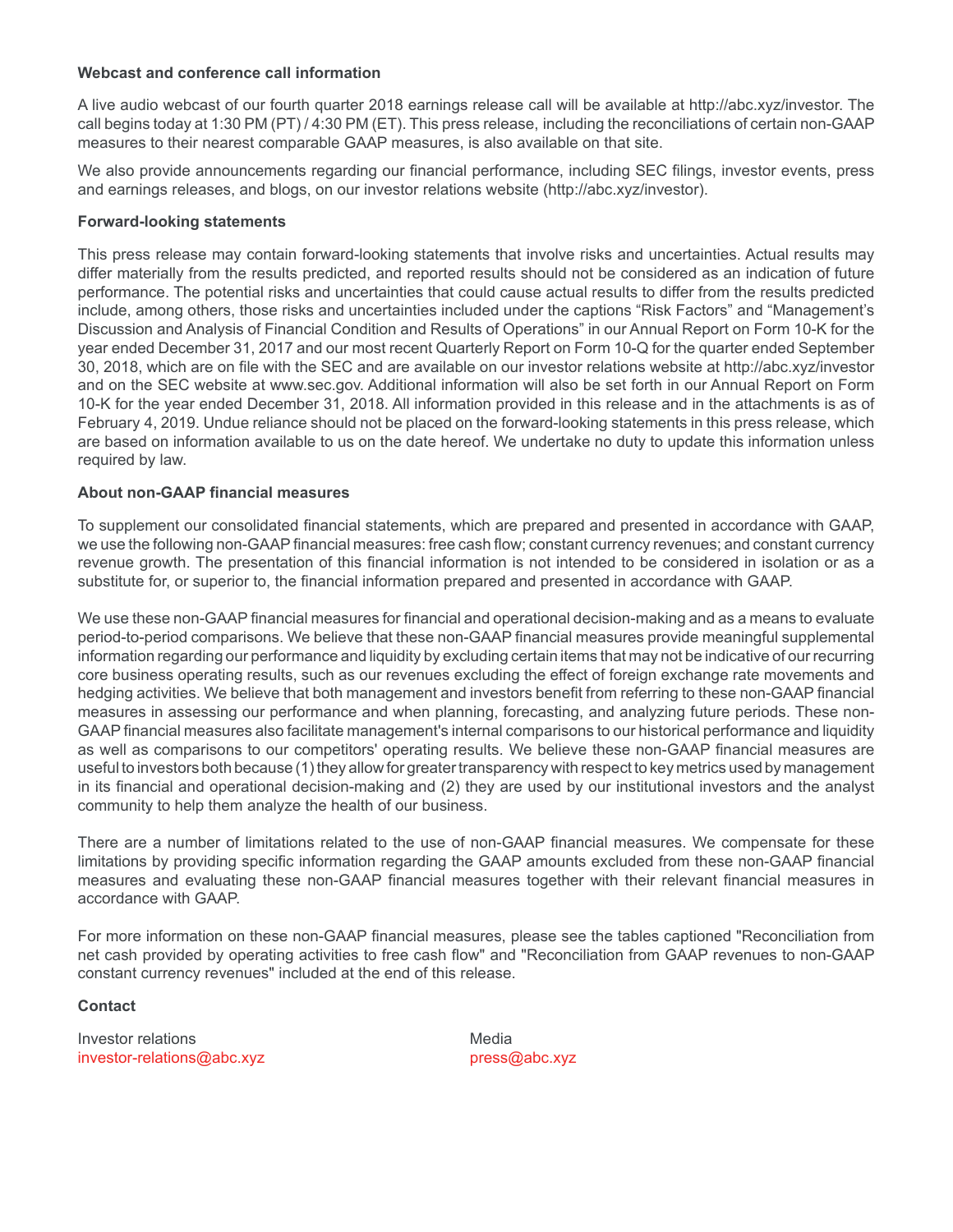## **Alphabet Inc. CONSOLIDATED BALANCE SHEETS**

## **(In millions, except share amounts which are reflected in thousands and par value per share amounts)**

|                                                                                                                                                                                                                                                                                                                                                     | December 31,<br>2017 |             |               | December 31,<br>2018<br>(unaudited) |  |  |
|-----------------------------------------------------------------------------------------------------------------------------------------------------------------------------------------------------------------------------------------------------------------------------------------------------------------------------------------------------|----------------------|-------------|---------------|-------------------------------------|--|--|
| <b>Assets</b>                                                                                                                                                                                                                                                                                                                                       |                      |             |               |                                     |  |  |
| Current assets:                                                                                                                                                                                                                                                                                                                                     |                      |             |               |                                     |  |  |
| Cash and cash equivalents                                                                                                                                                                                                                                                                                                                           | $\mathcal{L}$        | 10,715      | $\mathcal{L}$ | 16,701                              |  |  |
| Marketable securities                                                                                                                                                                                                                                                                                                                               |                      | 91,156      |               | 92,439                              |  |  |
| Total cash, cash equivalents, and marketable securities                                                                                                                                                                                                                                                                                             |                      | 101,871     |               | 109,140                             |  |  |
| Accounts receivable, net of allowance of \$674 and \$729                                                                                                                                                                                                                                                                                            |                      | 18,336      |               | 20,838                              |  |  |
| Income taxes receivable, net                                                                                                                                                                                                                                                                                                                        |                      | 369         |               | 355                                 |  |  |
| Inventory                                                                                                                                                                                                                                                                                                                                           |                      | 749         |               | 1,107                               |  |  |
| Other current assets                                                                                                                                                                                                                                                                                                                                |                      | 2,983       |               | 4,236                               |  |  |
| Total current assets                                                                                                                                                                                                                                                                                                                                |                      | 124,308     |               | 135,676                             |  |  |
| Non-marketable investments                                                                                                                                                                                                                                                                                                                          |                      | 7,813       |               | 13,859                              |  |  |
| Deferred income taxes                                                                                                                                                                                                                                                                                                                               |                      | 680         |               | 737                                 |  |  |
| Property and equipment, net                                                                                                                                                                                                                                                                                                                         |                      | 42,383      |               | 59,719                              |  |  |
| Intangible assets, net                                                                                                                                                                                                                                                                                                                              |                      | 2,692       |               | 2,220                               |  |  |
| Goodwill                                                                                                                                                                                                                                                                                                                                            |                      | 16,747      |               | 17,888                              |  |  |
| Other non-current assets                                                                                                                                                                                                                                                                                                                            |                      | 2,672       |               | 2,693                               |  |  |
| <b>Total assets</b>                                                                                                                                                                                                                                                                                                                                 | $\frac{1}{2}$        | 197,295     | $\$\$         | 232,792                             |  |  |
| <b>Liabilities and Stockholders' Equity</b>                                                                                                                                                                                                                                                                                                         |                      |             |               |                                     |  |  |
| <b>Current liabilities:</b>                                                                                                                                                                                                                                                                                                                         |                      |             |               |                                     |  |  |
| Accounts payable                                                                                                                                                                                                                                                                                                                                    | \$                   | 3,137       | \$            | 4,378                               |  |  |
| Accrued compensation and benefits                                                                                                                                                                                                                                                                                                                   |                      | 4,581       |               | 6,839                               |  |  |
| Accrued expenses and other current liabilities                                                                                                                                                                                                                                                                                                      |                      | 10,177      |               | 16,958                              |  |  |
| Accrued revenue share                                                                                                                                                                                                                                                                                                                               |                      | 3,975       |               | 4,592                               |  |  |
| Deferred revenue                                                                                                                                                                                                                                                                                                                                    |                      | 1,432       |               | 1,784                               |  |  |
| Income taxes payable, net                                                                                                                                                                                                                                                                                                                           |                      | 881         |               | 69                                  |  |  |
| <b>Total current liabilities</b>                                                                                                                                                                                                                                                                                                                    |                      | 24,183      |               | 34,620                              |  |  |
| Long-term debt                                                                                                                                                                                                                                                                                                                                      |                      | 3,969       |               | 4,012                               |  |  |
| Deferred revenue, non-current                                                                                                                                                                                                                                                                                                                       |                      | 340         |               | 396                                 |  |  |
| Income taxes payable, non-current                                                                                                                                                                                                                                                                                                                   |                      | 12,812      |               | 11,327                              |  |  |
| Deferred income taxes                                                                                                                                                                                                                                                                                                                               |                      | 430         |               | 1,264                               |  |  |
| Other long-term liabilities                                                                                                                                                                                                                                                                                                                         |                      | 3,059       |               | 3,545                               |  |  |
| <b>Total liabilities</b>                                                                                                                                                                                                                                                                                                                            |                      | 44,793      |               | 55,164                              |  |  |
| Commitments and contingencies                                                                                                                                                                                                                                                                                                                       |                      |             |               |                                     |  |  |
| Stockholders' equity:                                                                                                                                                                                                                                                                                                                               |                      |             |               |                                     |  |  |
| Convertible preferred stock, \$0.001 par value per share, 100,000 shares authorized; no<br>shares issued and outstanding                                                                                                                                                                                                                            |                      | $\mathbf 0$ |               | $\mathbf 0$                         |  |  |
| Class A and Class B common stock, and Class C capital stock and additional paid-in<br>capital, \$0.001 par value per share: 15,000,000 shares authorized (Class A 9,000,000,<br>Class B 3,000,000, Class C 3,000,000); 694,783 (Class A 298,470, Class B 46,972,<br>Class C 349,341) and 695,556 (Class A 299,242, Class B 46,636, Class C 349,678) |                      |             |               |                                     |  |  |
| shares issued and outstanding<br>Accumulated other comprehensive loss                                                                                                                                                                                                                                                                               |                      | 40,247      |               | 45,049                              |  |  |
|                                                                                                                                                                                                                                                                                                                                                     |                      | (992)       |               | (2,306)                             |  |  |
| Retained earnings                                                                                                                                                                                                                                                                                                                                   |                      | 113,247     |               | 134,885                             |  |  |
| Total stockholders' equity                                                                                                                                                                                                                                                                                                                          |                      | 152,502     |               | 177,628                             |  |  |
| Total liabilities and stockholders' equity                                                                                                                                                                                                                                                                                                          | $\$\$                | 197,295     | \$            | 232,792                             |  |  |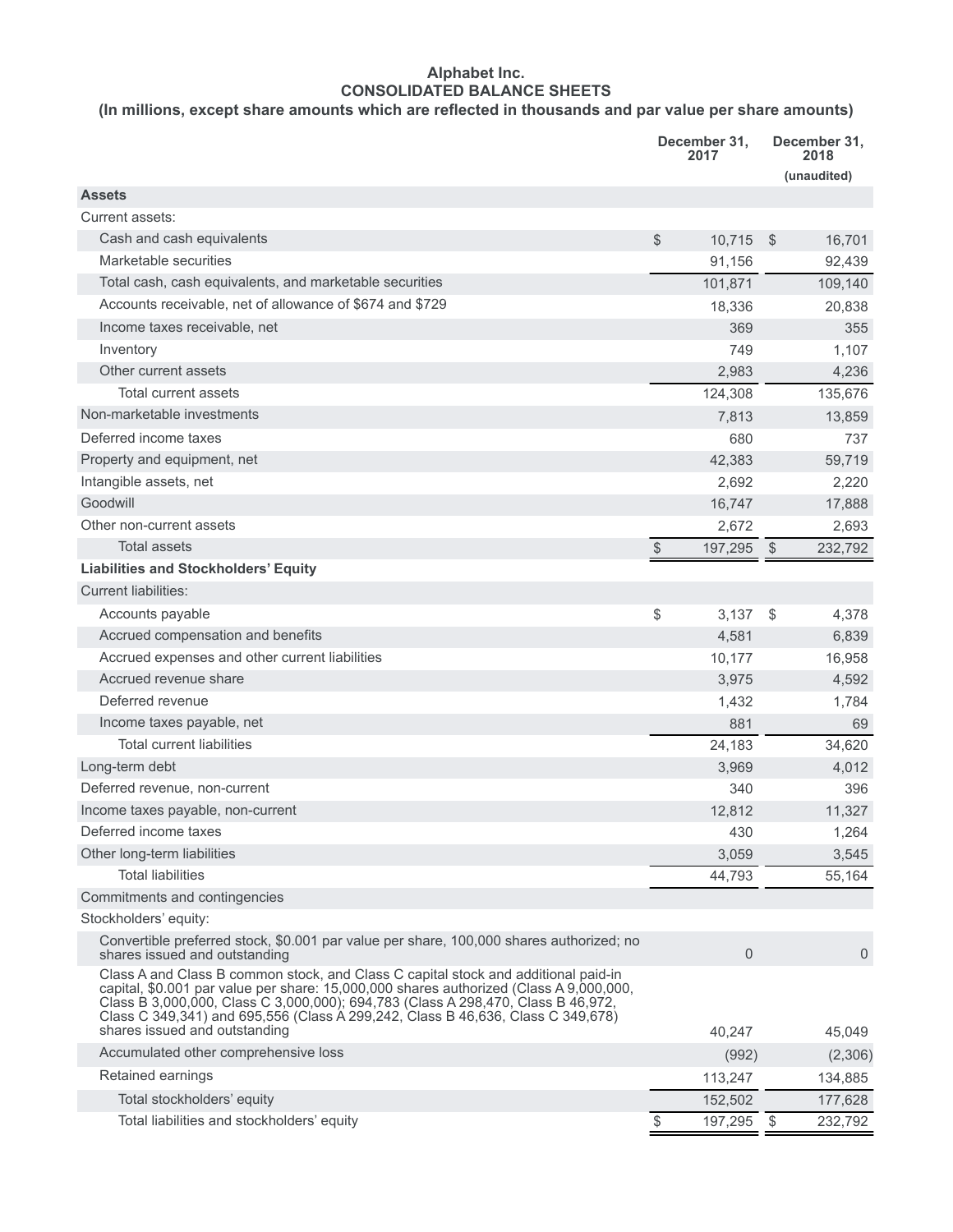## **Alphabet Inc. CONSOLIDATED STATEMENTS OF INCOME (In millions, except per share amounts; unaudited)**

|                                                                                       |               | <b>Three Months Ended</b><br>December 31, |               |        |               | <b>Twelve Months Ended</b><br>December 31, |               |         |  |
|---------------------------------------------------------------------------------------|---------------|-------------------------------------------|---------------|--------|---------------|--------------------------------------------|---------------|---------|--|
|                                                                                       |               | 2017                                      |               | 2018   |               | 2017                                       |               | 2018    |  |
| Revenues                                                                              | \$            | 32,323                                    | $\mathbb{S}$  | 39,276 | $\mathcal{S}$ | 110,855                                    | $\mathbb{S}$  | 136,819 |  |
| Costs and expenses:                                                                   |               |                                           |               |        |               |                                            |               |         |  |
| Cost of revenues                                                                      |               | 14,267                                    |               | 17,918 |               | 45,583                                     |               | 59,549  |  |
| Research and development                                                              |               | 4,306                                     |               | 6,034  |               | 16,625                                     |               | 21,419  |  |
| Sales and marketing                                                                   |               | 4,310                                     |               | 5,100  |               | 12,893                                     |               | 16,333  |  |
| General and administrative                                                            |               | 1,776                                     |               | 2,021  |               | 6,872                                      |               | 8,126   |  |
| European Commission fines                                                             |               | $\mathbf{0}$                              |               | 0      |               | 2,736                                      |               | 5,071   |  |
| Total costs and expenses                                                              |               | 24,659                                    |               | 31,073 |               | 84,709                                     |               | 110,498 |  |
| Income from operations                                                                |               | 7,664                                     |               | 8,203  |               | 26,146                                     |               | 26,321  |  |
| Other income (expense), net                                                           |               | 354                                       |               | 1,869  |               | 1,047                                      |               | 8,592   |  |
| Income before income taxes                                                            |               | 8,018                                     |               | 10,072 |               | 27,193                                     |               | 34,913  |  |
| Provision for income taxes                                                            |               | 11,038                                    |               | 1,124  |               | 14,531                                     |               | 4,177   |  |
| Net income (loss)                                                                     | $\mathcal{S}$ | (3,020)                                   | $\mathcal{L}$ | 8,948  | $\mathcal{L}$ | 12,662                                     | $\mathcal{L}$ | 30,736  |  |
|                                                                                       |               |                                           |               |        |               |                                            |               |         |  |
| Basic earnings per share of Class A and B common stock and<br>Class C capital stock   | \$            | $(4.35)$ \$                               |               | 12.87  | $\mathcal{S}$ | 18.27                                      | -\$           | 44.22   |  |
| Diluted earnings per share of Class A and B common stock and<br>Class C capital stock | \$            | $(4.35)$ \$                               |               | 12.77  | \$            | 18.00                                      | \$            | 43.70   |  |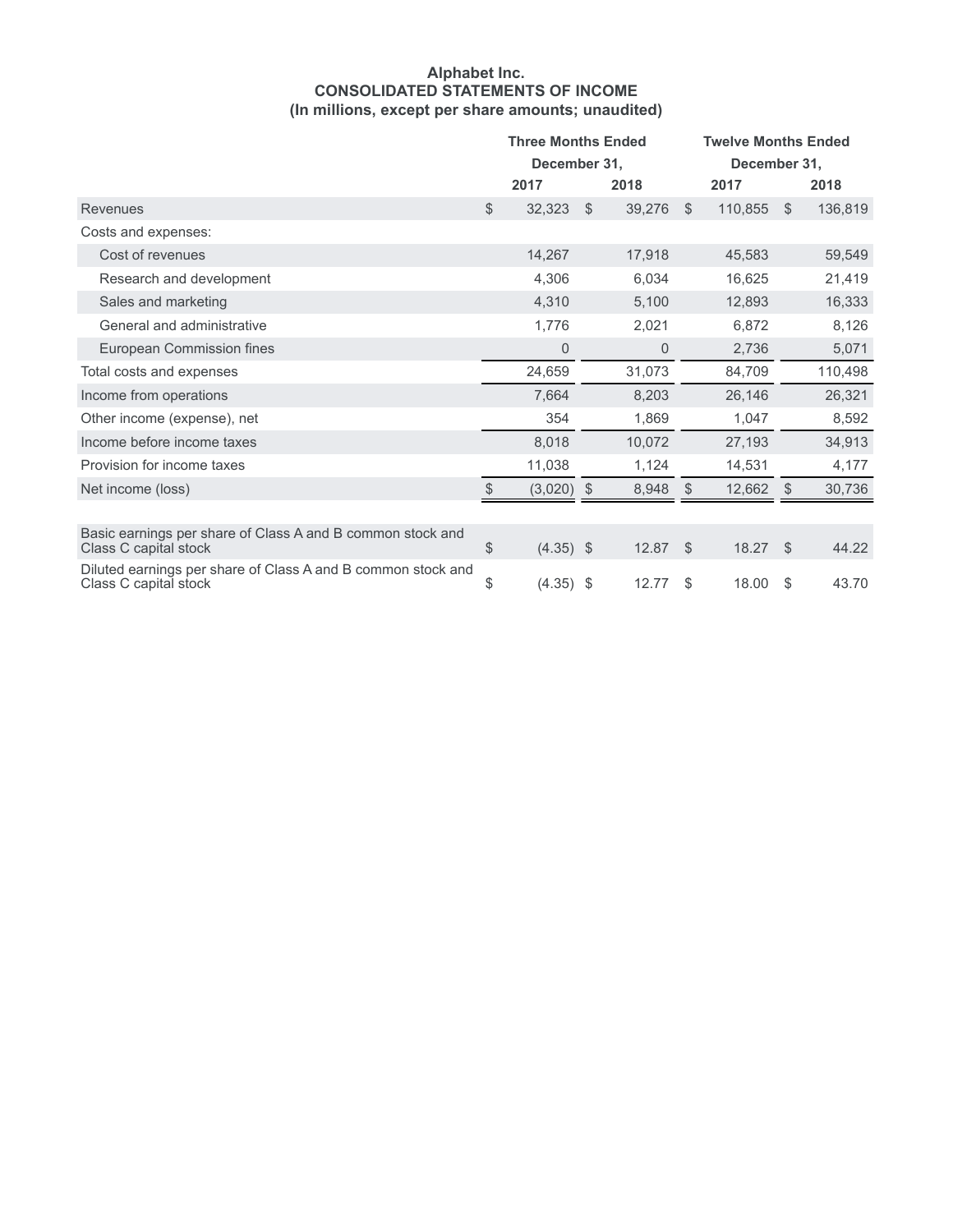## **Alphabet Inc. CONSOLIDATED STATEMENTS OF CASH FLOWS (In millions; unaudited)**

|                                                                           |                         | <b>Three Months Ended</b> |               |             |               | <b>Twelve Months Ended</b> |               |             |  |  |
|---------------------------------------------------------------------------|-------------------------|---------------------------|---------------|-------------|---------------|----------------------------|---------------|-------------|--|--|
|                                                                           |                         | December 31,              |               |             |               | December 31,               |               |             |  |  |
|                                                                           |                         | 2017                      |               | 2018        |               | 2017                       |               | 2018        |  |  |
| <b>Operating activities</b>                                               |                         |                           |               |             |               |                            |               |             |  |  |
| Net income (loss)                                                         | \$                      | $(3,020)$ \$              |               | 8,948       | $\sqrt[6]{2}$ | 12,662                     | $\mathcal{L}$ | 30,736      |  |  |
| Adjustments:                                                              |                         |                           |               |             |               |                            |               |             |  |  |
| Depreciation and impairment of property and equipment                     |                         | 1,831                     |               | 2,373       |               | 6,103                      |               | 8,164       |  |  |
| Amortization and impairment of intangible assets                          |                         | 195                       |               | 207         |               | 812                        |               | 871         |  |  |
| Stock-based compensation expense                                          |                         | 1,847                     |               | 2,253       |               | 7,679                      |               | 9,353       |  |  |
| Deferred income taxes                                                     |                         | 16                        |               | 55          |               | 258                        |               | 778         |  |  |
| (Gain) loss on debt and equity securities, net                            |                         | (30)                      |               | (1, 237)    |               | 37                         |               | (6,650)     |  |  |
| Other                                                                     |                         | 102                       |               | (107)       |               | 294                        |               | (189)       |  |  |
| Changes in assets and liabilities, net of effects of acquisitions:        |                         |                           |               |             |               |                            |               |             |  |  |
| Accounts receivable                                                       |                         | (3,049)                   |               | (2,887)     |               | (3,768)                    |               | (2, 169)    |  |  |
| Income taxes, net                                                         |                         | 9,076                     |               | (360)       |               | 8,211                      |               | (2, 251)    |  |  |
| Other assets                                                              |                         | (78)                      |               | 33          |               | (2, 164)                   |               | (1, 207)    |  |  |
| Accounts payable                                                          |                         | 673                       |               | 774         |               | 731                        |               | 1,067       |  |  |
| Accrued expenses and other liabilities                                    |                         | 1,770                     |               | 2,157       |               | 4,891                      |               | 8,614       |  |  |
| Accrued revenue share                                                     |                         | 773                       |               | 679         |               | 955                        |               | 483         |  |  |
| Deferred revenue                                                          |                         | 162                       |               | 99          |               | 390                        |               | 371         |  |  |
| Net cash provided by operating activities                                 |                         | 10,268                    |               | 12,987      |               | 37,091                     |               | 47,971      |  |  |
| <b>Investing activities</b>                                               |                         |                           |               |             |               |                            |               |             |  |  |
| Purchases of property and equipment                                       |                         | (4, 307)                  |               | (7,081)     |               | (13, 184)                  |               | (25, 139)   |  |  |
| Proceeds from disposals of property and equipment                         |                         | 18                        |               | 29          |               | 99                         |               | 98          |  |  |
| Purchases of marketable securities                                        |                         | (13, 486)                 |               | (12, 818)   |               | (92, 195)                  |               | (50, 158)   |  |  |
| Maturities and sales of marketable securities                             |                         | 11,371                    |               | 13,581      |               | 73,959                     |               | 48,507      |  |  |
| Purchases of non-marketable investments                                   |                         | (874)                     |               | (955)       |               | (1,745)                    |               | (2,073)     |  |  |
| Maturities and sales of non-marketable investments                        |                         | 318                       |               | 407         |               | 533                        |               | 1,752       |  |  |
| Acquisitions, net of cash acquired, and purchases of intangible<br>assets |                         | (14)                      |               | (39)        |               | (287)                      |               | (1, 491)    |  |  |
| Proceeds from collection of notes receivable                              |                         | $\mathbf 0$               |               | $\mathbf 0$ |               | 1,419                      |               | $\mathbf 0$ |  |  |
| Net cash used in investing activities                                     |                         | (6,974)                   |               | (6,876)     |               | (31, 401)                  |               | (28, 504)   |  |  |
| <b>Financing activities</b>                                               |                         |                           |               |             |               |                            |               |             |  |  |
| Net payments related to stock-based award activities                      |                         | (1,055)                   |               | (1,041)     |               | (4, 166)                   |               | (4,993)     |  |  |
| Repurchases of capital stock                                              |                         | (2, 101)                  |               | (2,650)     |               | (4,846)                    |               | (9,075)     |  |  |
| Proceeds from issuance of debt, net of costs                              |                         | 1,593                     |               | 0           |               | 4,291                      |               | 6,766       |  |  |
| Repayments of debt                                                        |                         | (1,615)                   |               | (5)         |               | (4, 377)                   |               | (6,827)     |  |  |
| Proceeds from sale of subsidiary shares                                   |                         | $\mathbf 0$               |               | 950         |               | 800                        |               | 950         |  |  |
| Net cash used in financing activities                                     |                         | (3, 178)                  |               | (2,746)     |               | (8, 298)                   |               | (13, 179)   |  |  |
| Effect of exchange rate changes on cash and cash equivalents              |                         | 18                        |               | (107)       |               | 405                        |               | (302)       |  |  |
| Net increase (decrease) in cash and cash equivalents                      |                         | 134                       |               | 3,258       |               | (2, 203)                   |               | 5,986       |  |  |
| Cash and cash equivalents at beginning of period                          |                         | 10,581                    |               | 13,443      |               | 12,918                     |               | 10,715      |  |  |
| Cash and cash equivalents at end of period                                | $\sqrt[6]{\frac{1}{2}}$ | 10,715                    | $\sqrt[6]{5}$ | 16,701      | $\sqrt{2}$    | 10,715                     | $\sqrt{3}$    | 16,701      |  |  |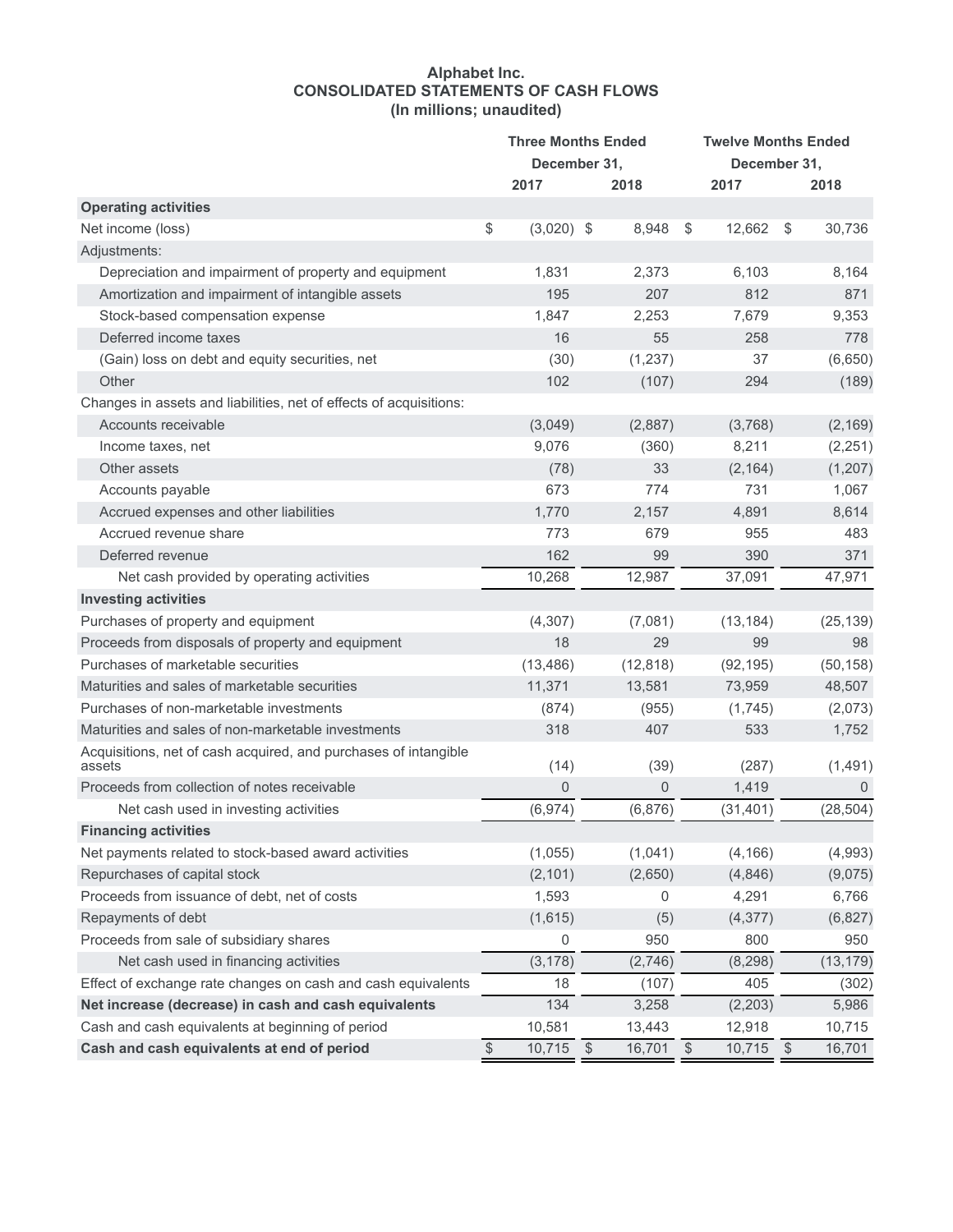## **Reconciliation from net cash provided by operating activities to free cash flow (in millions; unaudited):**

We provide free cash flow because it is a liquidity measure that provides useful information to management and investors about the amount of cash generated by the business that can be used for strategic opportunities, including investing in our business and acquisitions, and to strengthen our balance sheet.

|                                           | <b>Three Months</b><br><b>Ended December</b><br>31.2018 |  |  |
|-------------------------------------------|---------------------------------------------------------|--|--|
| Net cash provided by operating activities | 12.987                                                  |  |  |
| Less: purchases of property and equipment | (7,081)                                                 |  |  |
| Free cash flow                            | 5.906                                                   |  |  |

*Free cash flow:* We define free cash flow as net cash provided by operating activities less capital expenditures.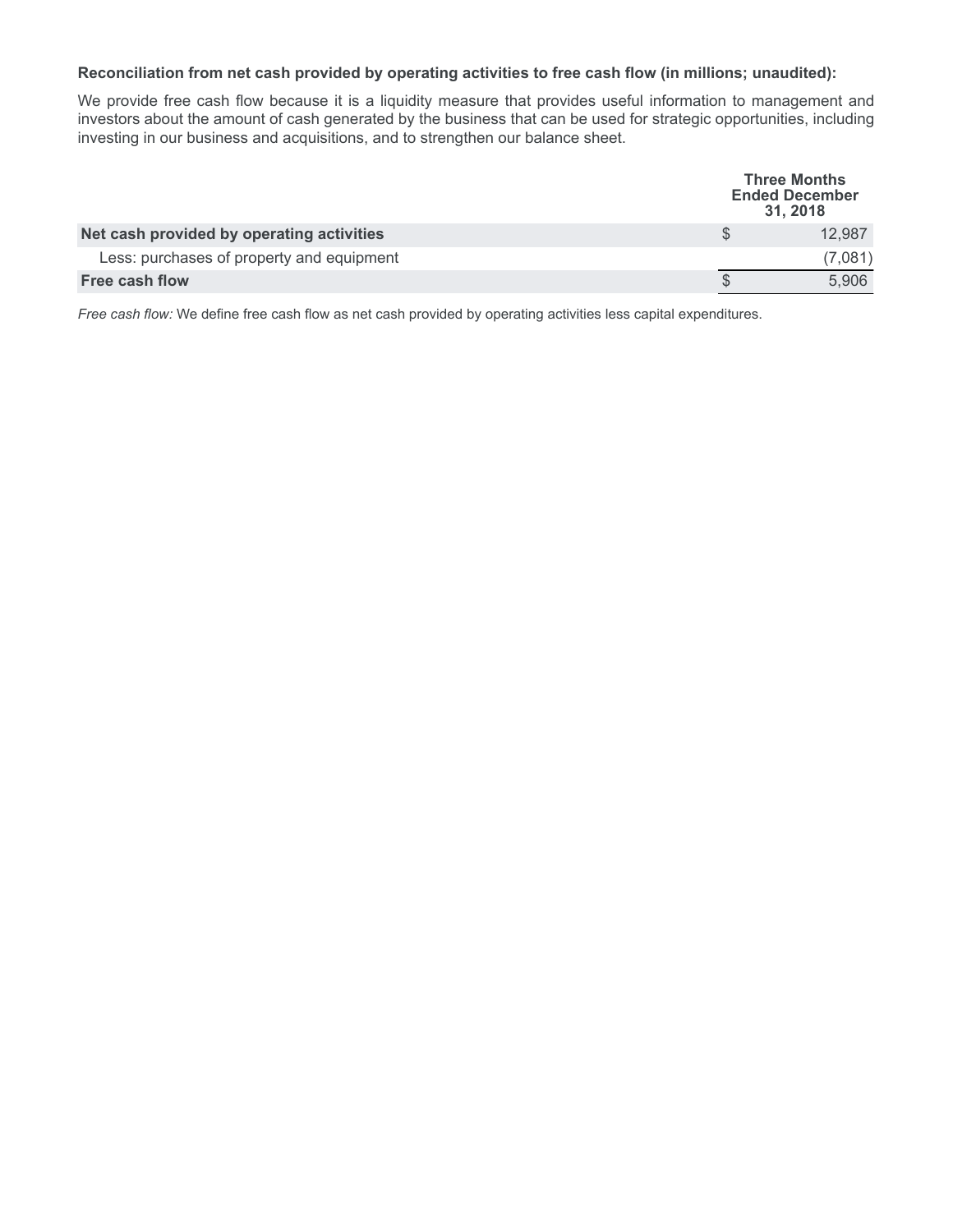### **Reconciliation from GAAP revenues to non-GAAP constant currency revenues (in millions; unaudited):**

We provide non-GAAP constant currency revenues and growth because they facilitate the comparison of current results to historic performance by excluding the effect of foreign exchange rate movements and hedging activities, which are not indicative of our core operating results.

|                                                                           |                                               | <b>Three Months Ended</b><br>December 31, 2018 | <b>Three Months Ended</b><br><b>December 31, 2018</b> |                                 |  |
|---------------------------------------------------------------------------|-----------------------------------------------|------------------------------------------------|-------------------------------------------------------|---------------------------------|--|
|                                                                           |                                               | YoY<br>(using Q4'17's FX rates)                |                                                       | QoQ<br>(using Q3'18's FX rates) |  |
| <b>EMEA revenues (GAAP)</b>                                               | $\sqrt[6]{\frac{1}{2}}$                       | 12,350                                         | \$                                                    | 12,350                          |  |
| Exclude foreign exchange effect on Q4'18 revenues using Q4'17 rates       |                                               | 367                                            |                                                       | N/A                             |  |
| Exclude foreign exchange effect on Q4'18 revenues using Q3'18 rates       |                                               | N/A                                            |                                                       | 175                             |  |
| Exclude hedging effect recognized in Q4'18                                |                                               | (99)                                           |                                                       | (99)                            |  |
| <b>EMEA constant currency revenues (non-GAAP)</b>                         | $\mathbb{S}$                                  | 12,618                                         | \$                                                    | 12,426                          |  |
| Prior period EMEA revenues, excluding hedging effect (non-GAAP)           | $\overline{\mathcal{S}}$                      | 10,488                                         | \$                                                    | 10,909                          |  |
| EMEA revenue growth (GAAP)                                                |                                               | 20%                                            |                                                       | 13 %                            |  |
| EMEA constant currency revenue growth (non-GAAP)                          |                                               | 20%                                            |                                                       | 14 %                            |  |
| <b>APAC revenues (GAAP)</b>                                               | $\$\$                                         | 6,056                                          | \$                                                    | 6,056                           |  |
| Exclude foreign exchange effect on Q4'18 revenues using Q4'17 rates       |                                               | 146                                            |                                                       | N/A                             |  |
| Exclude foreign exchange effect on Q4'18 revenues using Q3'18 rates       |                                               | N/A                                            |                                                       | 92                              |  |
| Exclude hedging effect recognized in Q4'18                                |                                               | (25)                                           |                                                       | (25)                            |  |
| <b>APAC constant currency revenues (non-GAAP)</b>                         | $\,$                                          | 6,177                                          | \$                                                    | 6,123                           |  |
| Prior period APAC revenues, excluding hedging effect (non-GAAP)           | $\mathbb{S}$                                  | 4,696                                          | $\mathcal{S}$                                         | 5,401                           |  |
| APAC revenue growth (GAAP)                                                |                                               | 29%                                            |                                                       | 12 %                            |  |
| APAC constant currency revenue growth (non-GAAP)                          |                                               | 32%                                            |                                                       | 13 %                            |  |
| <b>Other Americas revenues (GAAP)</b>                                     | $\mathbb{S}$                                  | 2,201                                          | \$                                                    | 2,201                           |  |
| Exclude foreign exchange effect on Q4'18 revenues using Q4'17 rates       |                                               | 211                                            |                                                       | N/A                             |  |
| Exclude foreign exchange effect on Q4'18 revenues using Q3'18 rates       |                                               | N/A                                            |                                                       | 27                              |  |
| Exclude hedging effect recognized in Q4'18                                |                                               | 0                                              |                                                       | $\Omega$                        |  |
| Other Americas constant currency revenues (non-GAAP)                      | $\$\$                                         | 2,412                                          | \$                                                    | 2,228                           |  |
| Prior period Other Americas revenues, excluding hedging effect (non-GAAP) | $\mathbb{S}$                                  | 1,909                                          | \$                                                    | 1,827                           |  |
| Other Americas revenue growth (GAAP)                                      |                                               | 16%                                            |                                                       | 20 %                            |  |
| Other Americas constant currency revenue growth (non-GAAP)                |                                               | 26%                                            |                                                       | 22 %                            |  |
| <b>United States revenues (GAAP)</b>                                      | \$                                            | 18,669                                         | \$                                                    | 18,669                          |  |
| United States revenue growth (GAAP)                                       |                                               | 21%                                            |                                                       | 20 %                            |  |
| <b>Revenues (GAAP)</b>                                                    | $\, \, \raisebox{12pt}{$\scriptstyle \circ$}$ | 39,276                                         | $\frac{1}{2}$                                         | 39,276                          |  |
| <b>Constant currency revenues (non-GAAP)</b>                              | $\,$                                          | 39,876                                         | \$                                                    | 39,446                          |  |
| Prior period revenues, excluding hedging effect (non-GAAP)                | $\frac{1}{3}$                                 | 32,521                                         | $\mathcal{S}$                                         | 33,660                          |  |
| Revenue growth (GAAP)                                                     |                                               | 22%                                            |                                                       | 16 %                            |  |
| Constant currency revenue growth (non-GAAP)                               |                                               | 23%                                            |                                                       | 17 %                            |  |

*Non-GAAP constant currency revenues and growth:* We define non-GAAP constant currency revenues as total revenues excluding the effect of foreign exchange rate movements and hedging activities, and we use it to determine the constant currency revenue growth on year-on-year and quarter-on-quarter bases. Non-GAAP constant currency revenues are calculated by translating current quarter revenues using prior period exchange rates and excluding any hedging effect recognized in the current quarter. Constant currency revenue growth (expressed as a percentage) is calculated by determining the increase in current quarter non-GAAP constant currency revenues over prior period revenues, excluding any hedging effect recognized in the prior period.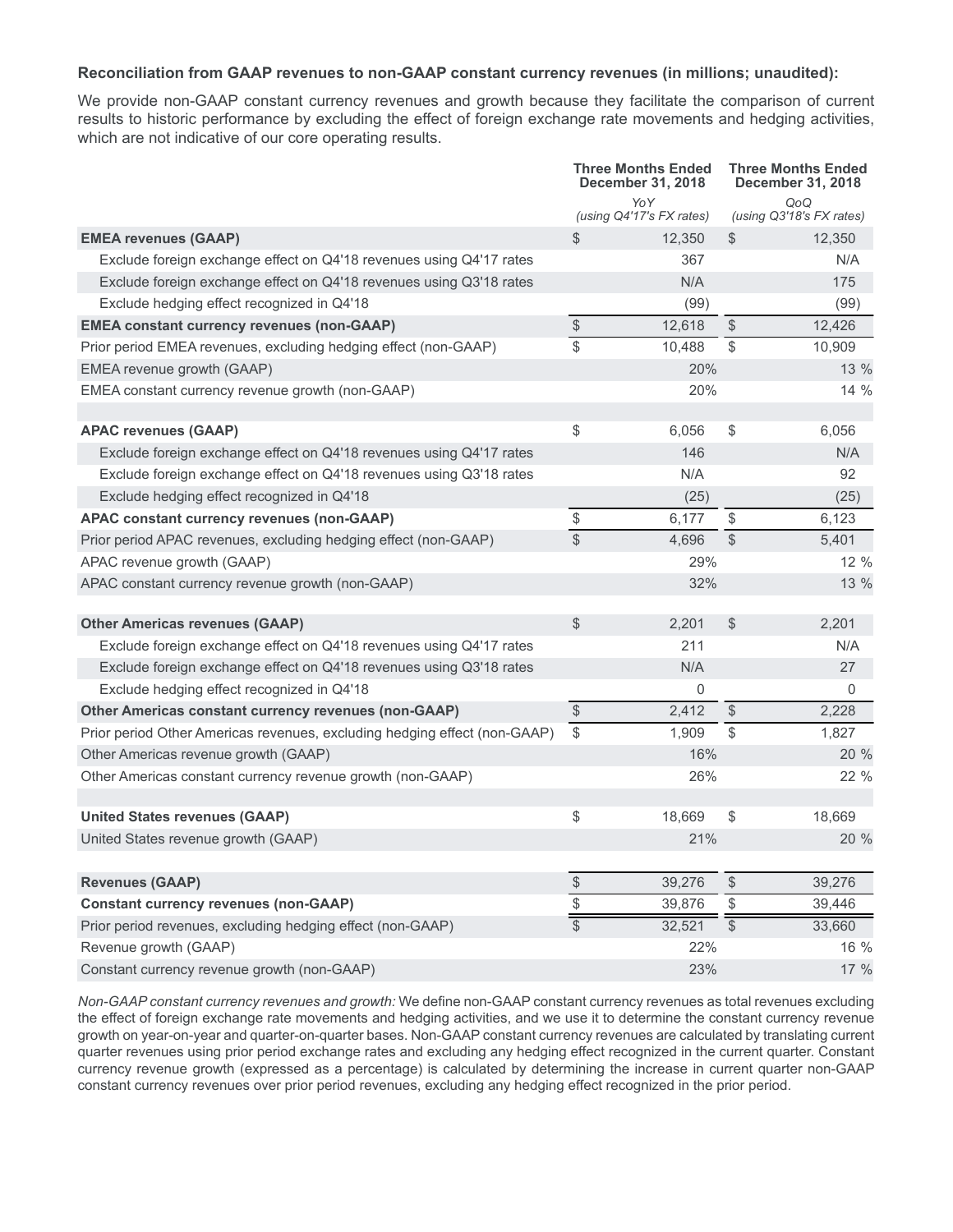# **Other income (expense), net**

The following table presents our other income (expense), net (in millions, unaudited):

|                                                                  | <b>Three Months Ended</b><br>December 31, |      |      |       |  |
|------------------------------------------------------------------|-------------------------------------------|------|------|-------|--|
|                                                                  |                                           | 2017 |      | 2018  |  |
| Interest income                                                  | $\frac{1}{2}$                             | 400  | - \$ | 542   |  |
| Interest expense                                                 |                                           | (36) |      | (29)  |  |
| Foreign currency exchange losses, net                            |                                           | (20) |      | 32    |  |
| Gain (loss) on debt securities, net                              |                                           | (13) |      | 1,252 |  |
| Gain (loss) on equity securities, net                            |                                           | 43   |      | (15)  |  |
| Income (loss) and impairment from equity method investments, net |                                           | (64) |      | 19    |  |
| Other                                                            |                                           | 44   |      | 68    |  |
| Other income (expense), net                                      |                                           | 354  |      | 1,869 |  |